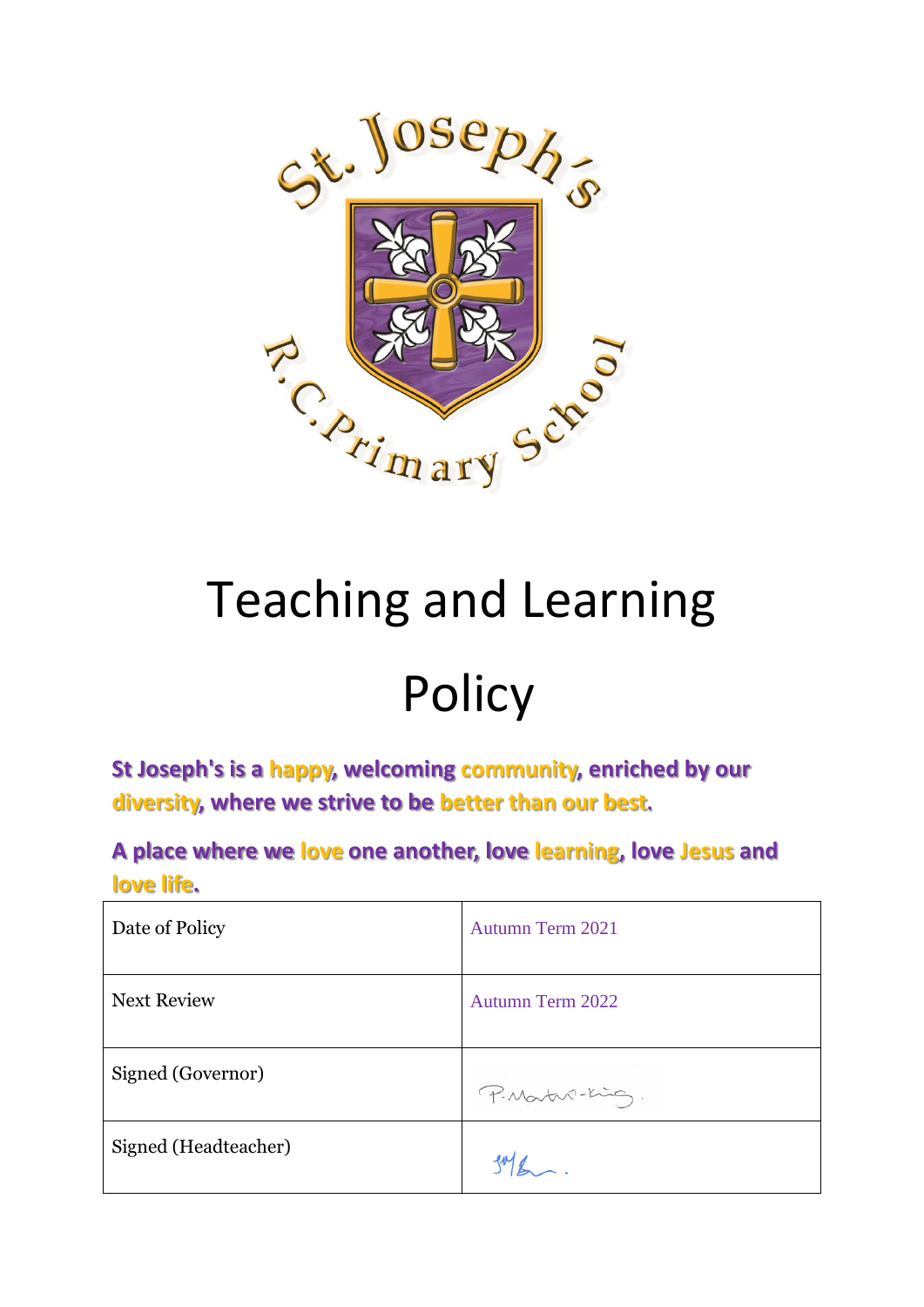*At St. Joseph's RC Primary School we believe that in order for successful learning to take place children need to be valued, motivated, feel safe and experience a flexible and varied teaching approach according to individual needs.* **We aspire to deliver inspiring teaching that is outstanding through:**

- Expertise and enthusiasm to challenge and inspire pupils
- Confidence, creativity and flexibility in approaches
- A positive rapport and skilful communication to set a great ethos
- Knowledge of pupils to pitch, pace, challenge and support every individual

We value each child as a unique individual; teachers are familiar with the relevant equal opportunities legislation covering race, gender and disability. We strive to meet the needs of all children and to ensure all statutory requirements are met including matters of inclusion.

Children learn through their total experience. This policy guides what children do, what teachers do, how time is managed, the organisation of the classroom and what the school as an organisation does to create an effective and well managed learning environment in which the individual needs of each child can be met.

## **Aims**

- To lay the foundations for a lifetime of learning through providing active, challenging and enjoyable learning experiences for pupils who will be involved in and aware of the process of learning and become increasingly independently responsible for their learning
- To encourage the mental, physical and spiritual growth of pupils; to stimulate their imagination; to open their eyes to the world around them; to develop their powers of reasoning and to enable them to apply the skills they have learnt to situations they may meet in their everyday lives
- A high level of literacy and numeracy and an enquiring mind which wants to learn more each day
- To ensure that all pupils are provided with high quality learning experiences which lead to a consistently high level of pupil achievement
- To allow pupils to make good progress in their learning
- To promote independence
- To prepare pupils to become confident, well grounded and informed adults by teaching them skills which will inform the basis of their future needs
- To engender social skills that enable children to work and communicate
- To provide a rich and varied learning environment that allows children to develop their skills and abilities
- To enable pupils to read and express themselves fluently and knowledgeably, to compute accurately and to write legibly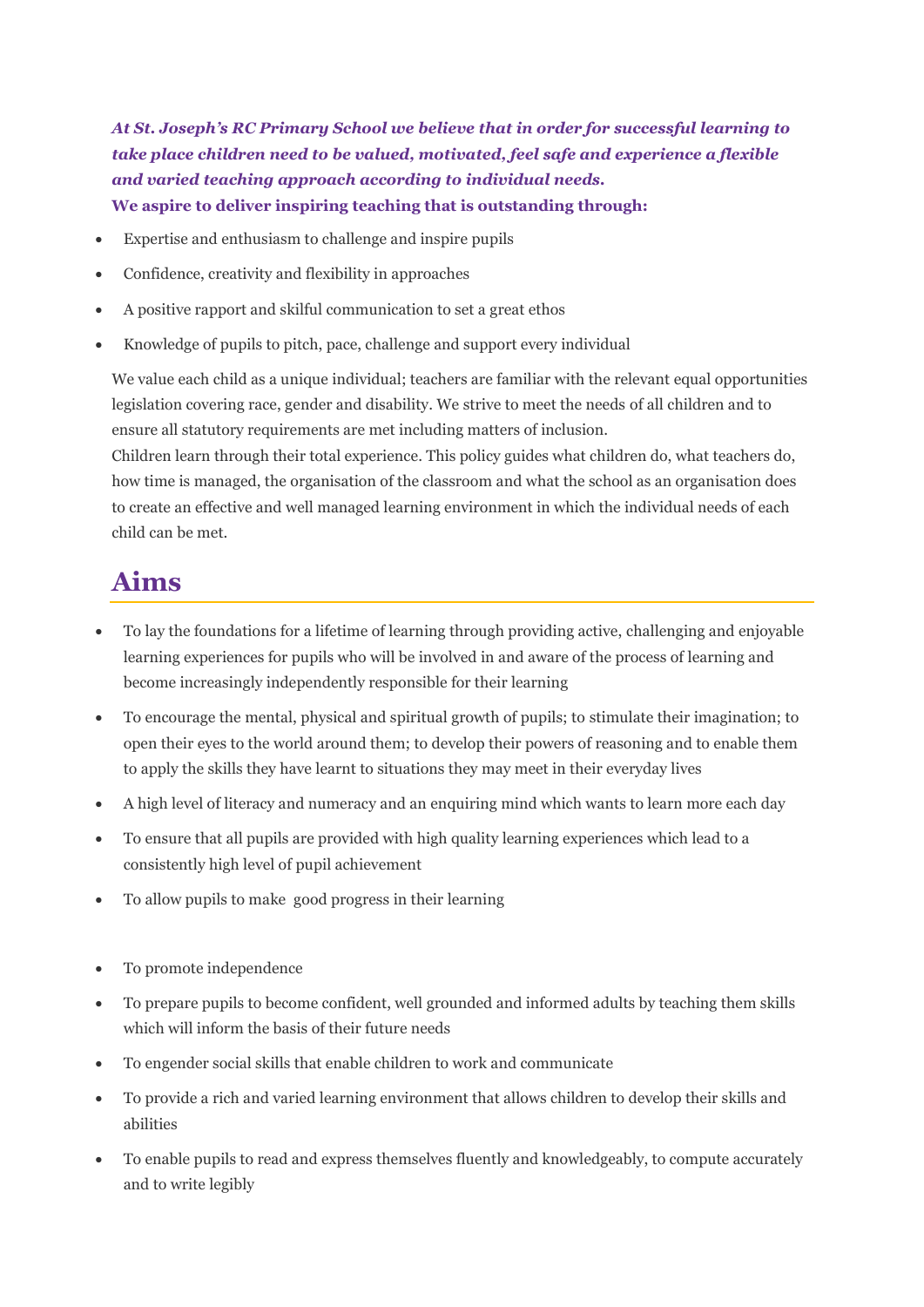- To communicate an ethos of high expectation throughout the school community
- To promote the use of resources which stimulate the motivation to learn
- To promote effective links between the school, the child's home and the community which promote aspiration and high expectations
- To develop each child's desire to achieve
- To promote pride in achievement and a desire to succeed
- To train, develop and support teachers in their vital role of unlocking the latent skills, knowledge and potential of pupils
- To provide children with a context and purpose for their learning
- To help pupils understand the traditions on which our society is based and to enable eventually to make critical and realistic judgements about such concepts as truth, fairness, justice, tolerance and co-operation. To give them opportunities to explore their natural heritage and to understand themselves
- To learn not only our religious truths and moral values, but also tolerance, acceptance, and appreciation of other races, culturesn and religions

## **Effective Learning and Teaching**

## **At St. Joseph's School we believe children learn best when:**

1. **They feel happy, safe and secure**

*This means that we will see*

- Positive, happy, respectful relationships throughout the school
- An all-pervasive caring attitude among children and adults
- Familiar routines for regular events e.g. register, handing out/collecting materials etc. enabling smoothly organised classrooms
- Children aware of boundaries
- Children safe from physical, mental and emotional harm or bullying
- Children are confident and allowed to learn from their mistakes
- Respect for people and property
- Children's learning experiences based on previous learning

#### 2. **They feel valued and appreciated**

- Positive, affirming words and actions from the teacher to all pupils
- Children given opportunities to share their point of view and listen to others (use of talk partners)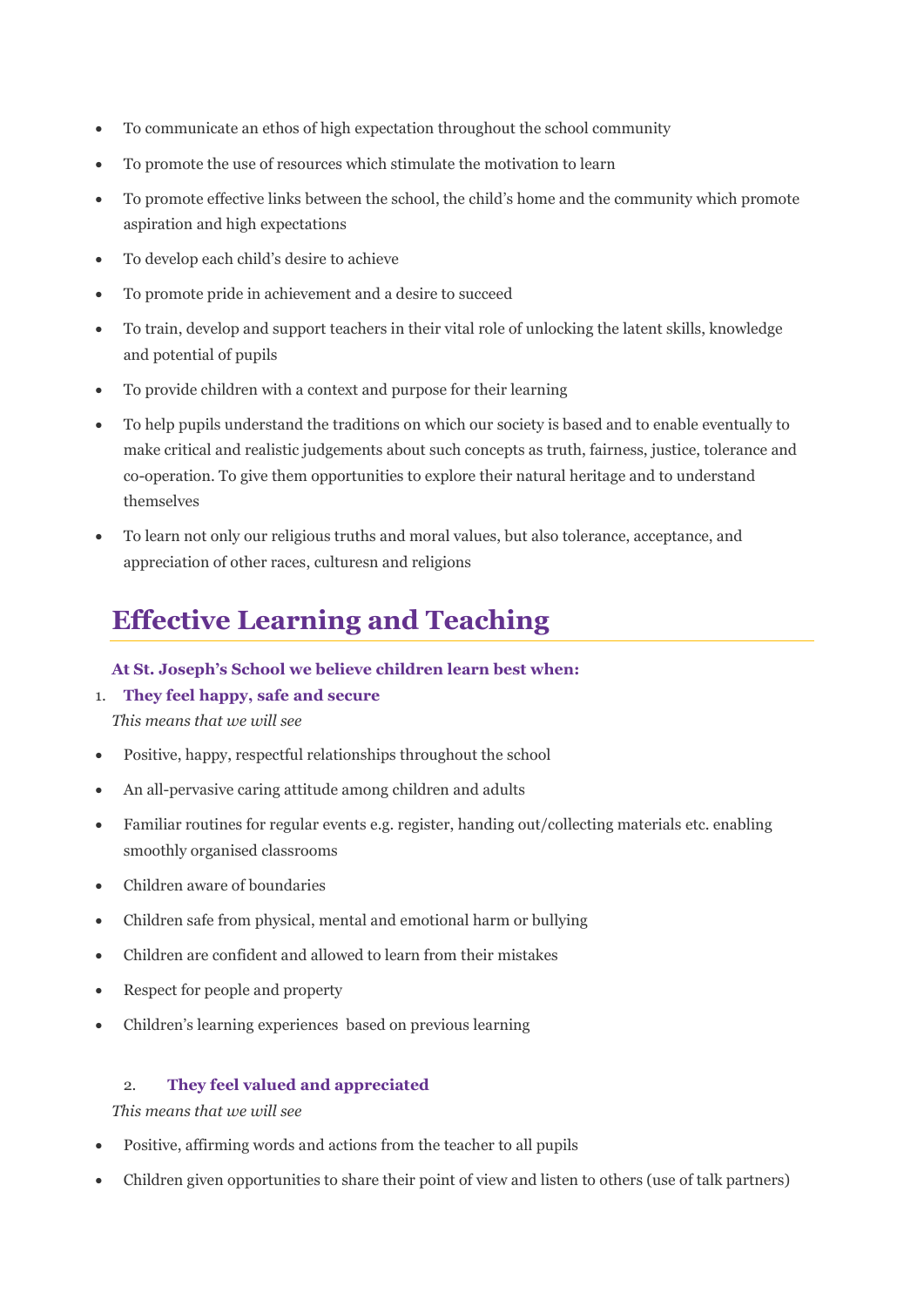- Teachers knowing, acknowledging and encouraging the talents, gifts, strengths, aptitudes and interests of the children in their class
- Teachers actively encouraging an atmosphere of encouragement and appreciation

#### 3. **Their learning is carefully planned and structured**

- Teachers plan carefully structured lessons and programs to ensure that there is a broad, balanced, rich and relevant curriculum based on children's prior learning and achievement
- Teachers use data to inform planning
- Teaching built on prior knowledge
- All lessons to have quality learning intentions and children understand why the lesson is important
- All lessons to have clear success criteria that are differentiated
- Children have time to reflect and self-evaluate their learning
- Lessons are evaluated in order to modify and improve future teaching
- Teachers systematically assess and track children's progress throughout the school
- Children have opportunities to engage in sustained activities
- Teachers planning to teach a combination of skills and knowledge leading to understanding that can then be applied in other situations
- Teachers knowing when to depart from prepared planning to allow for more fruitful learning opportunities to take place
- Tasks and opportunities that the children perform are safe, careful risk assessments are completed and parent consent obtained when needed
- Teaching Assistants are deployed effectively
- 4. **They are confident, excited and inspired to learn** *This means that we will see*
- Teachers who can inspire children to want to learn and achieve their true potential in all areas of life
- A wide variety of activities where possible based on first-hand experience and all made relevant to the child so that they can see why they are doing what they are doing
- Learning experiences in each unit of the creative curriculum supported by visits or visitors
- Adults asking the children a range of questions to really challenge, develop and support their understanding and thinking (key/probing questions)
- Children's learning experiences based on previous learning
- A variety of grouping allowing for flexibility and effective teaching, e.g. working individually, in pairs/groups of three or four, ability/mixed ability, subject specific groups etc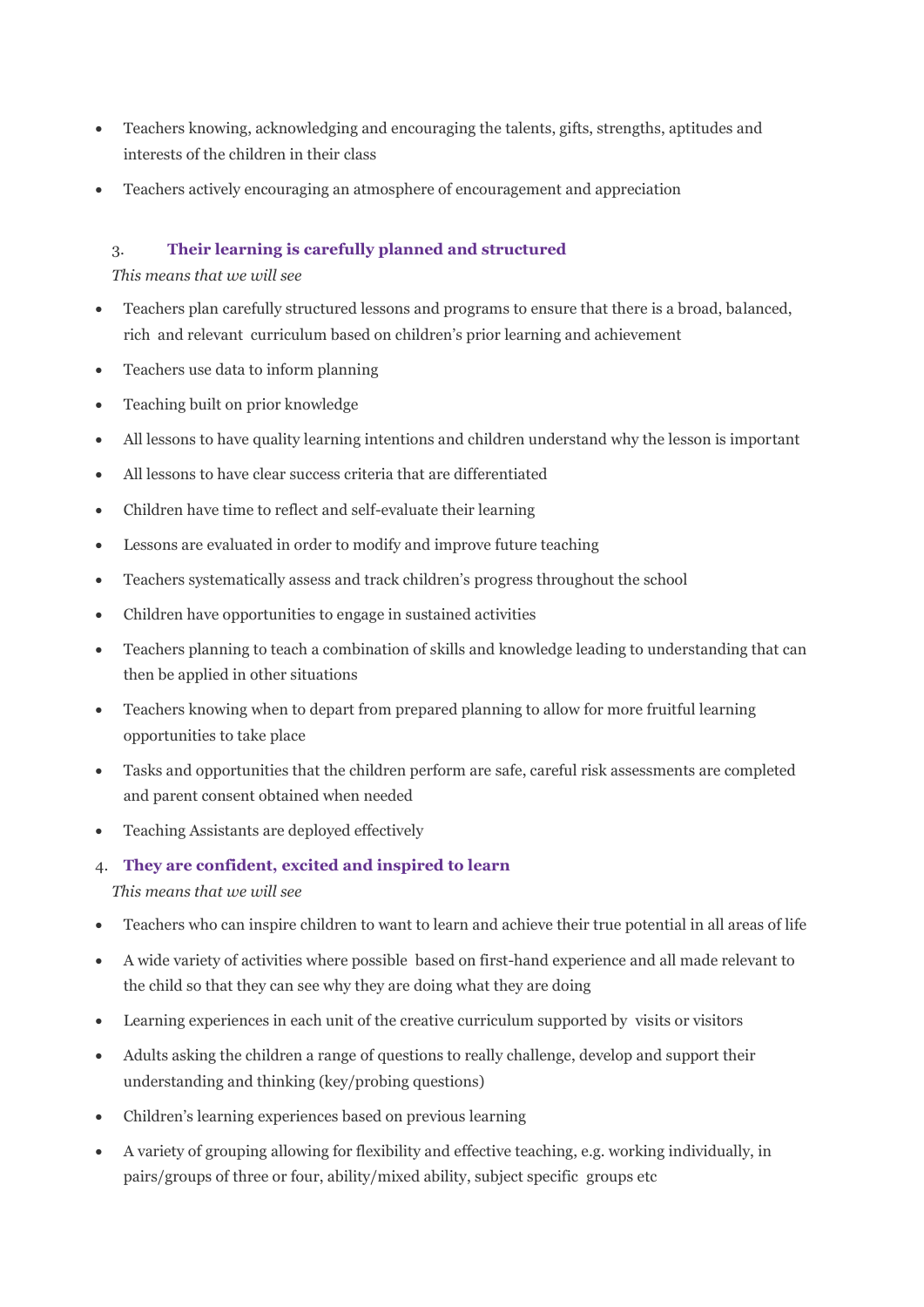- Classrooms organised so that children can be independent learners, with resources and materials and resources clearly labelled and readily available
- A global perspective to children's learning
- ICT supporting learning whenever possible or appropriate
- A positive attitude to learning throughout the school day
- Adults giving clear instructions
- Children engaged in purposeful learning from the start of the school day to the end of it
- 1. **5. They are actively involved in their own learning**

*This means that we will see*

- Children being taught how to learn
- Children being encouraged to ask 'enquiring questions'
- Classrooms organised for independent learning with high quality resources and materials, clearly labelled and readily available for children to use independently
- Children having time and confidence to express their own opinions and listen to /discuss those of others (use of talk partners)
- Children routinely being involved with self-assessment
- 6. **They are surrounded inspired by examples of excellence**

- Classrooms attractively arranged with high quality children's work attractively mounted and displayed
- Teachers using excellent examples of writing, oracy, art, presentation, drawing etc. to inspire children to high standards of achievement
- High quality classroom displays with a range of interesting pictures, books and artefacts to inspire children
- High quality resources and materials, clearly labelled and readily available for children to use independently
- An absence of mess and clutter
- A classroom where the theme of work is immediately clear
- Display boards carefully mounted and regularly maintained with a range of content finished children's work, interactive displays to stimulate interest/inspiration, working walls etc
- Displays changed termly
- Excellent role models from adults (teachers, teaching assistants and helpers) and children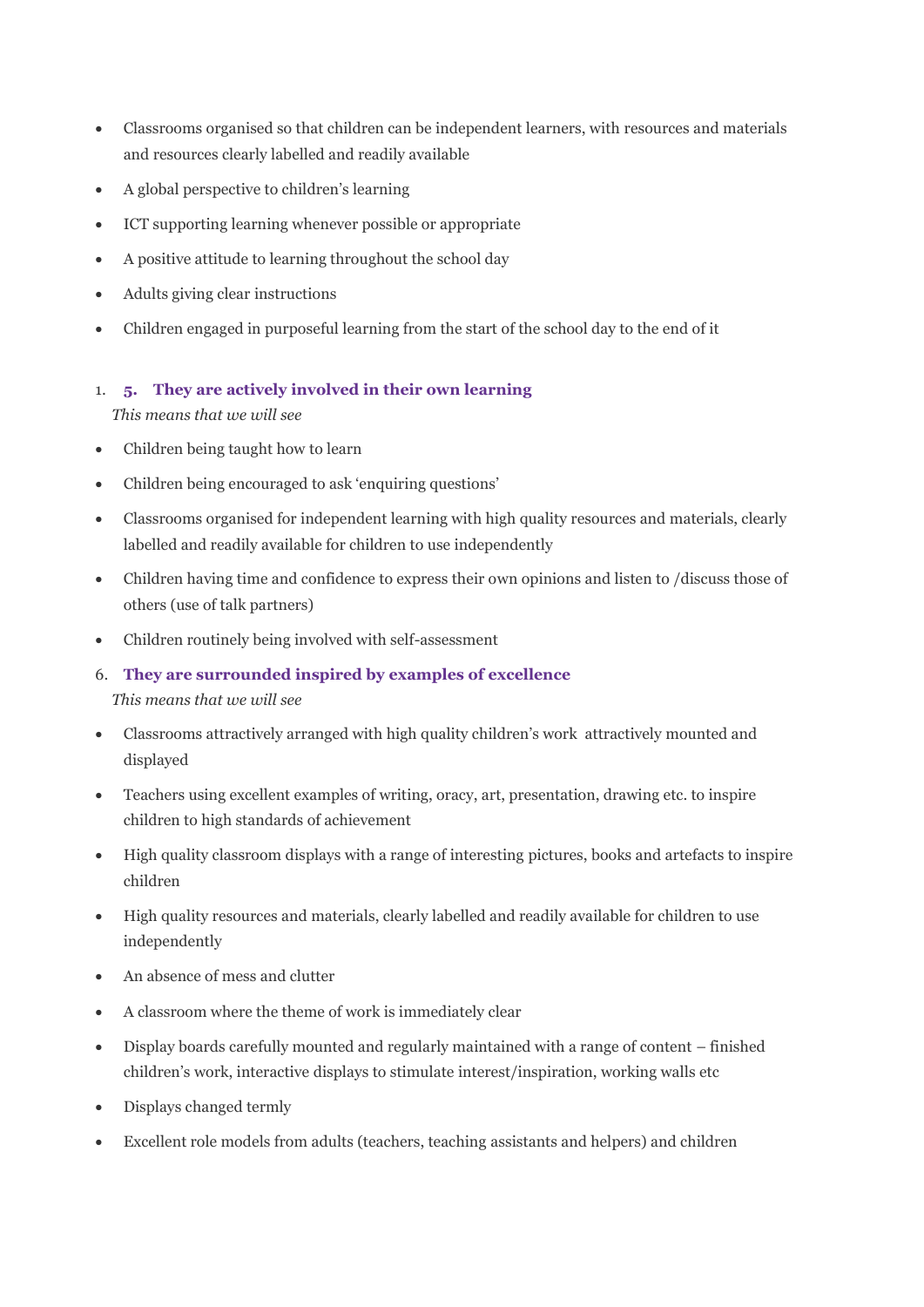• Opportunities for children to learn from other adults e.g. visiting artists, people who help us, sportspeople and members of the local community

## 7. **Their learning is relevant and practical, drawing from their own interests and rooted in first-hand experience**

*This means that we will see*

- Children actively engaged in work from first hand experience
- Children being able to explain what they are learning and why they are learning it
- Children working from a range of starting points including the school grounds and the locality of Sunderland
- Teachers reading fiction to the children
- A range of pictures, (paintings/photos. drawings etc.) books and artefacts, models etc. in the classroom for them to use and be interested and inspired by
- A wide range of extra-curricular clubs where children can explore new areas of learning and practice/extend/develop ones already started

#### 8. **They understand how to improve**

#### *This means that we will see*

- Children reflecting on their achievements and areas for development , in work, behaviour, attitudes and relationships
- Children able to self and peer assess against criteria and verbalise what they have learnt and what they could do to improve
- Children working towards targets set to ensure progression
- Children being increasingly involved in target setting as they progress through the school

#### 9. **Teachers have high, but realistic expectations of them**

- Children and teachers discussing success criteria and expectations
- Challenge for the more able in every lesson
- A positive 'can do' ethos promoted throughout the school
- A culture where achievement is expected but also celebrated
- Children developing resilience, stamina and determination in seeing a task through to successful conclusion
- Children being held accountable for their work both quality and quantity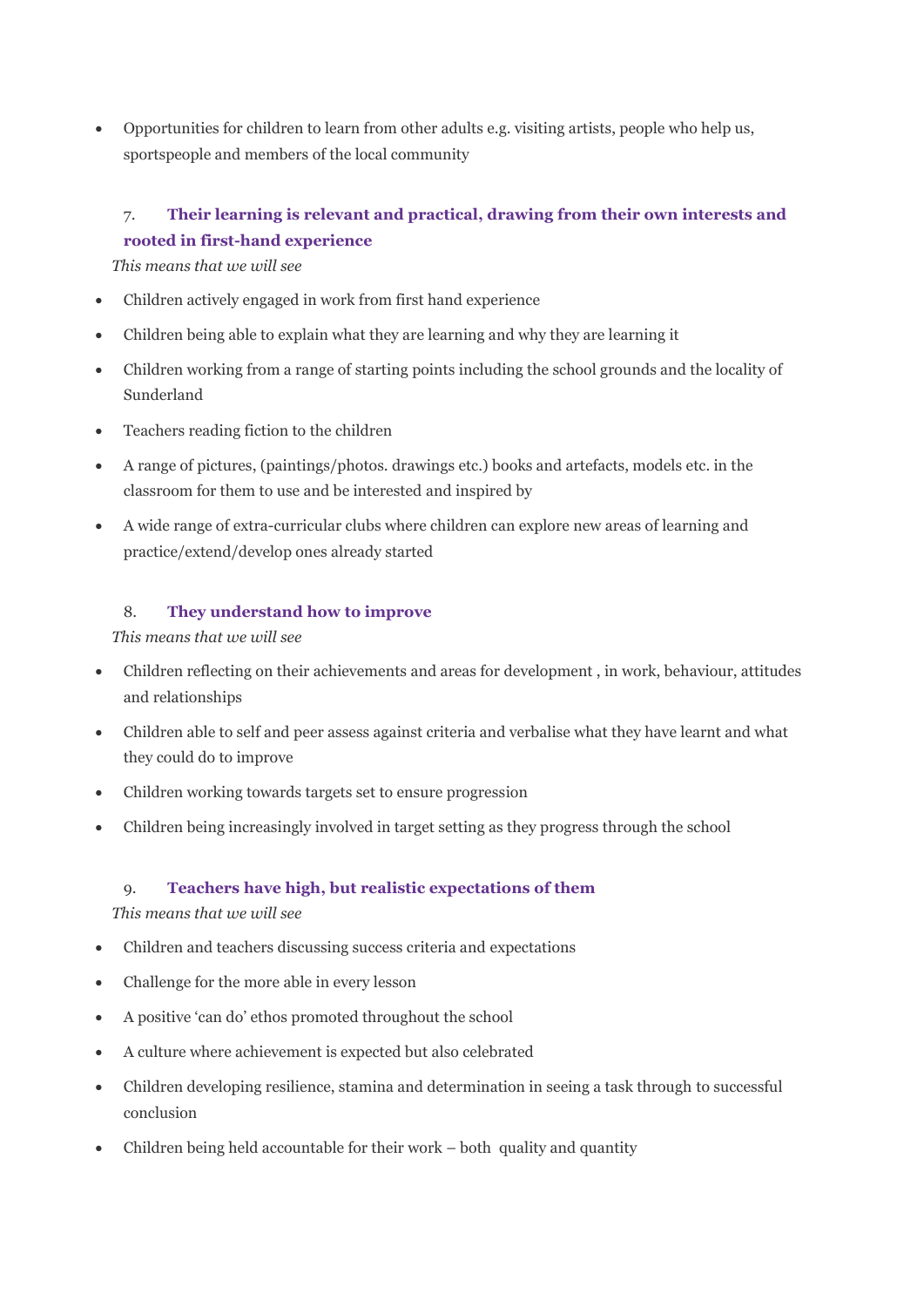#### 10. **They are physically comfortable and alert**

*This means that we will see*

- Tables suitably arranged for ease of working, flexibility, purposeful discussion, provision of quiet corners, large working surfaces.
- Chairs will be sufficient in number for the activities in the classroom and leave enough room for children to move easily around the room
- Storage units arranged to support different areas of the curriculum, support a project or activity, give character to a room
- Water available to children when they need it
- Children not spending too long on the carpet
- 11. **They have the right environment to work in – calm, quiet and productive with minimal distraction**

*This means that we will see*

- Children working quietly, with a noise level appropriate to the activity in hand, but never loud so as to cause distress, or disturbance to children's learning or disruption to neighbouring classrooms (including the hall)
- Children able to work hard in a sustained manner
- Activities on the board/interactive whiteboard at the start of the day

## 12. **There is a strong mutually supportive relationship with home**

*This means that we will see*

- Parents/Carers (and grandparents/relatives) being encouraged to help children at home through homework and other activities
- Curriculum newsletters from each class at the start of every term to inform parents/carers of the curriculum for the term and to encourage their active participation
- Regular planned meetings with parents to celebrate achievements and highlight targets and areas for development
- Open mornings/afternoons to celebrate learning
- An open door policy throughout the school which makes parents feel they are always welcome
- Parents encouraged to support pupils with activities such as homework, attending class liturgies, performances and fundraising events etc

## **A Check List for Planning Units of Learning**

These should be present in every unit of learning:

• Planned opportunities for speaking and listening (e.g. use of hot seating, freeze frames) when appropriate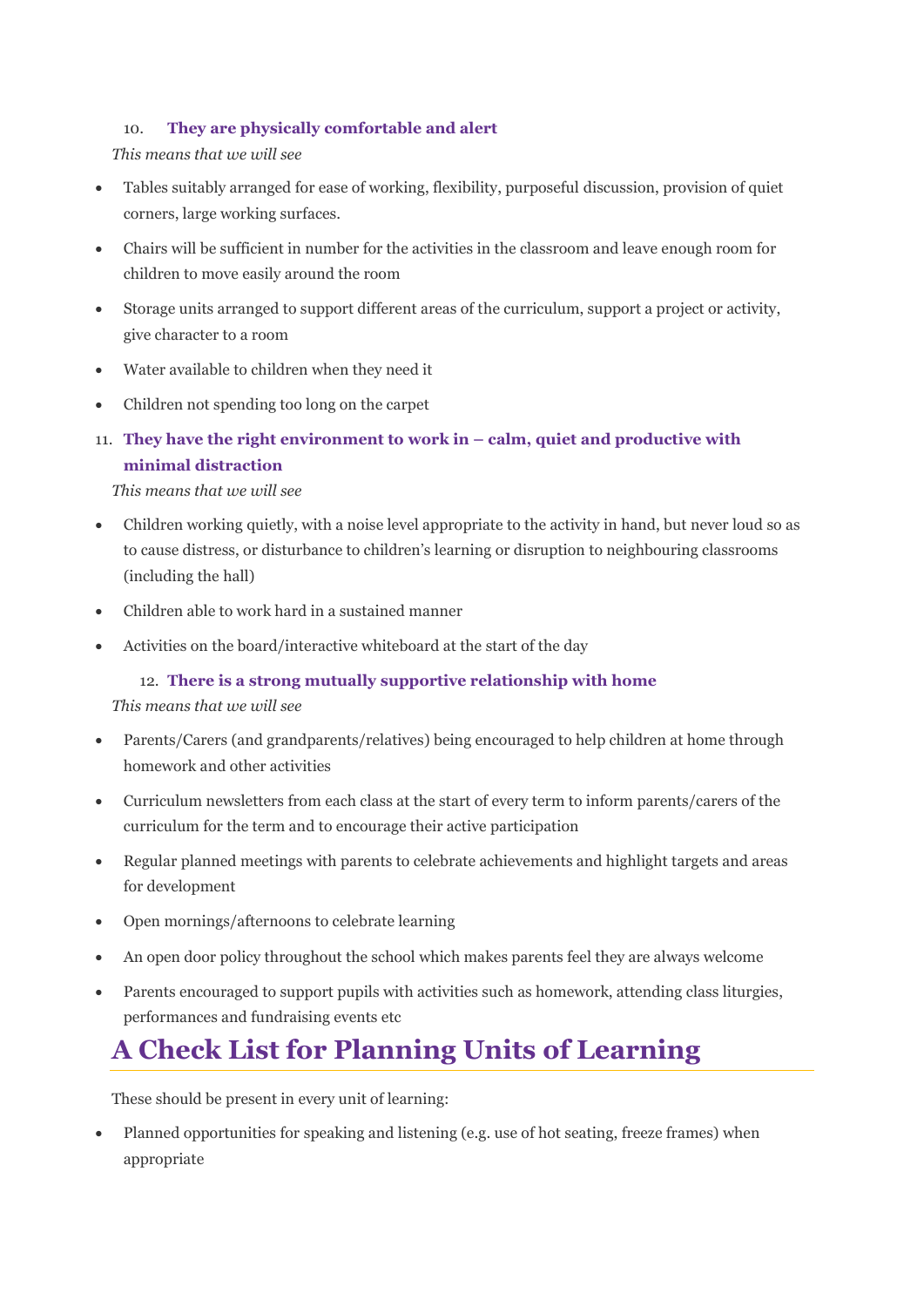- Pupil voice (what do children want to learn/do?)
- Assessment for Learning
- First hand experiences
- Opportunities for writing
- Different groupings
- Display or indication of theme in the classroom
- Assessment opportunities for the teacher
- Opportunities for the children to ask questions and pursue answers
- Time to produce work of real quality
- ICT
- Ensure opportunities for application of skills (literacy, numeracy, history, geography etc) across the curriculum

## **Classroom Management**

## **Display**

Display should be used to create an attractive and stimulating environment. The work displayed should be of a high standard, use both 2D and 3D in a variety of media and be changed regularly. It should include work on different aspects of the curriculum and reflect the individual child's efforts as well as ability.

## **Routines and Rules**

Routines and Rules in the classroom contribute to a healthy learning environment. To be effective they should be:

- Agreed by the children and clearly understood
- Fair and consistent
- Realistic and positive
- Kept to a minimum but enforced
- Daily activities with which the children are familiar

All rules should result in the children knowing the boundaries of behaviour and be set within the terms of The Behaviour Policy

## **Time Management**

It is important that activities are well planned so that each child is working at their correct level, that they begin promptly and that the initial pace is maintained. All children should know what to do as soon as they enter the classroom and after they have completed an activity. A reminder list of tasks for individuals who have completed work ahead of the group is often helpful. Efficient planning and classroom organisation will significantly reduce time-wasting activities.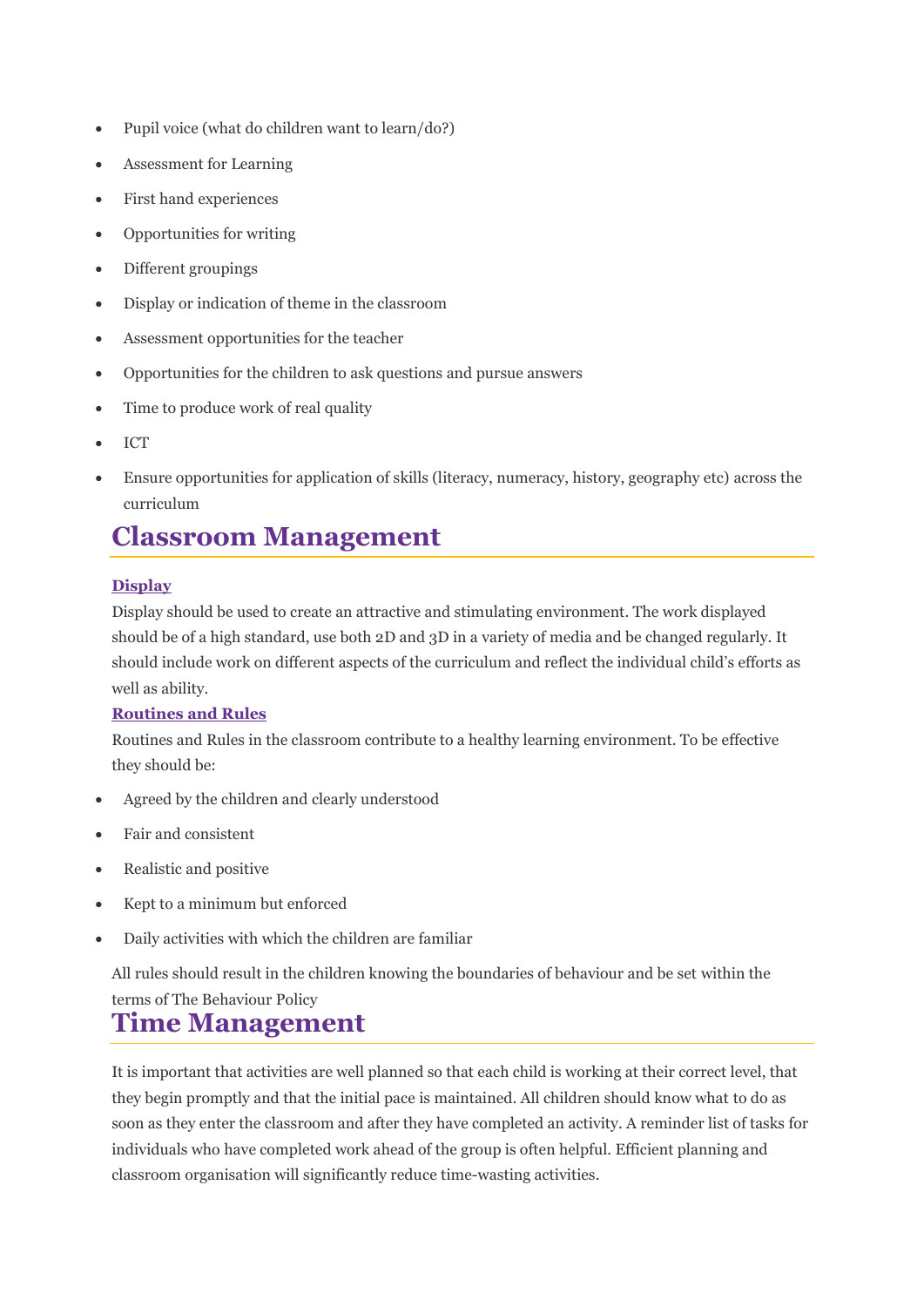## **Class Organisation**

A class organisation board should feature in all classrooms to aid continuity for PPA staff and supply teachers:

- Class rules should be displayed in a typed format
- Weekly planning should be displayed
- Pupil working groups should be displayed
- The class Inclusion file and medical file should be readily available in class next to the teachers planning file

To ensure continuity, teachers should leave written guidance and suggested activities for all planned absences from the classroom

## **School Policies**

School Policies are set out in the staff handbook and school policy file. It is the duty of each teacher to be familiar with school policies and to apply them.

## **Special Educational Needs**

The learning environment should be organised to ensure the learning needs of all children are met and the best work of children displayed in the classroom and around the school. Teachers must ensure that work is differentiated according to need, refer to Individual Education Plans when planning and liaise with learning support staff to ensure effective use of time. Teachers should also take account of the needs of the most able pupils when planning.

## **Equal Opportunities**

All children have the right to equal opportunities. Staff expectations of behaviour and performance by all children should be the same. Groups, lines and all activities should be mixed where possible. Teachers must ensure that the same children do not dominate in group work, including use of the computer. All activities, including extra curricular are open to all children, numbers permitting. **Record Keeping**

All teachers should keep detailed records of their work with the class and of individual children's activities and progress. The school has a policy for planning, assessment recording and reporting of National Curriculum subjects that must be adhered to.

## **Role of Teaching Assistants**

We know that Teaching Assistants make a major contribution to the work of our school and we recognise the significant contribution that they and other adult helpers can make in raising standards and increasing efficiency.

Teaching Assistants and other adult helpers are deployed in a variety of ways. Sometimes they work with individual children and sometimes small groups. They also support with the preparation and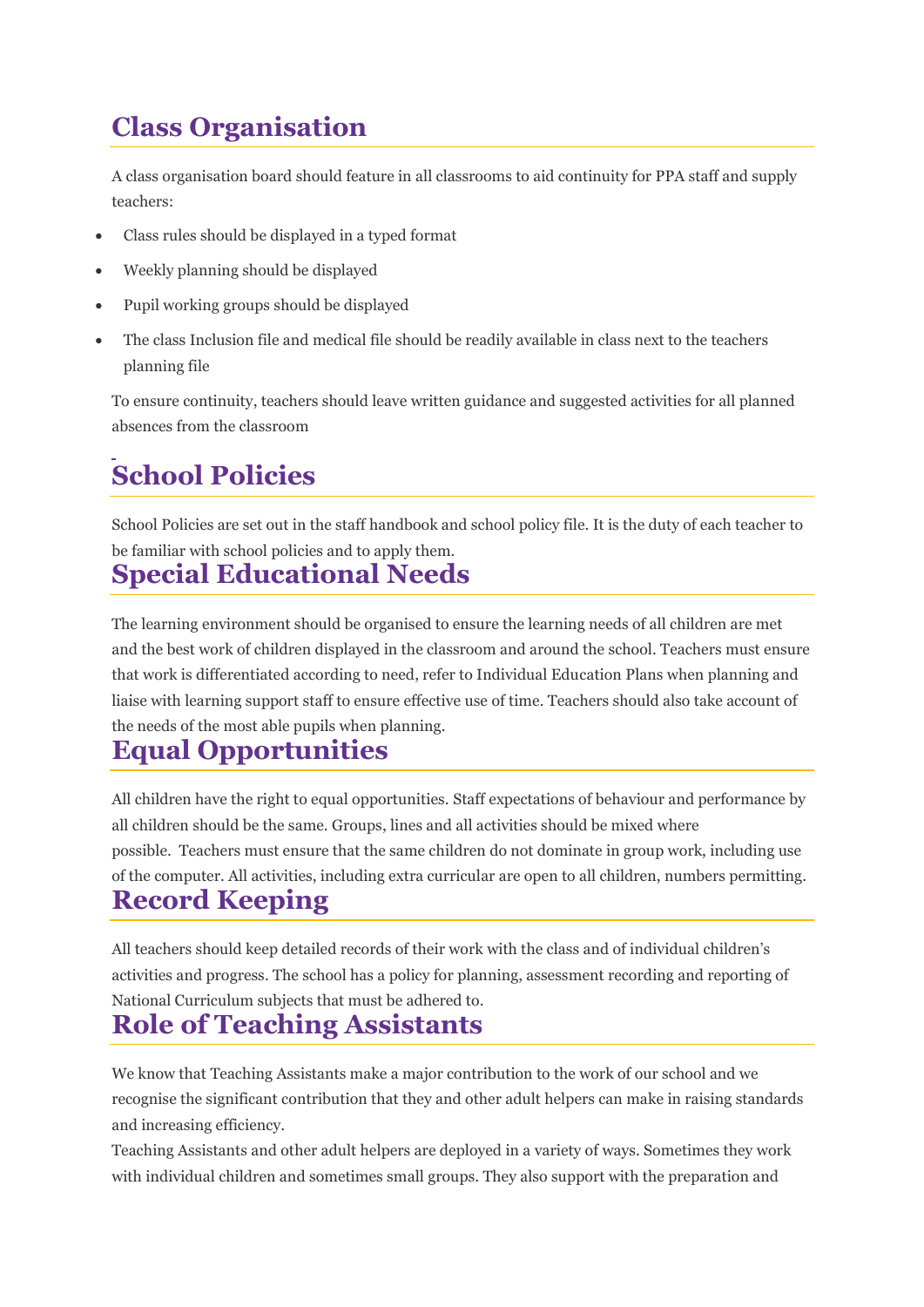storage of classroom equipment to support learning. They will be engaged in a wide range of tasks and should:

- Value every pupil irrespective of ability, race, gender, age or attainment
- Respond to pupil needs yet encourage independence
- Demonstrate by example that learning is an ongoing process
- Be clear on the goals of the learning process
- Help pupils understand instructions through repetition, rephrasing and modelling
- Be able to give clear, accurate exposition and lucid explanation
- Be effective in the demonstration of key points and ideas
- Be effective and sensitive in using questioning techniques
- Contribute to planning challenging differentiated learning tasks
- Uphold clear classroom routines and systems
- Monitor the effectiveness of the planned activities and feedback to the teacher and Special Educational Needs coordinator
- Contribute to Individual Education Plans and review meetings as appropriate

## **The Role of Governors**

Our governors determine, support, monitor and review the school's approach to learning and teaching. In particular, they:

- Support the use of appropriate teaching strategies by allocating resources effectively
- Ensure that the school buildings are used optimally to support learning and teaching
- Check teaching methods in the light of health and safety regulations
- Seek to ensure that our staff development and our performance management promote good quality teaching
- Monitor the effectiveness of the school's learning and teaching approaches/policies through the school self review processes which include reports from subject leaders, the Headteacher's termly report to governors and a review of the in-service training sessions attended by staff.

## **Monitoring and Review**

In order to evaluate, reflect and progress learning and teaching across the school, the following will take place:

- Lesson observations, using the Ofsted criteria in conjunction with this teaching and learning policy
- Work scrutinies
- Moderation of pupils' work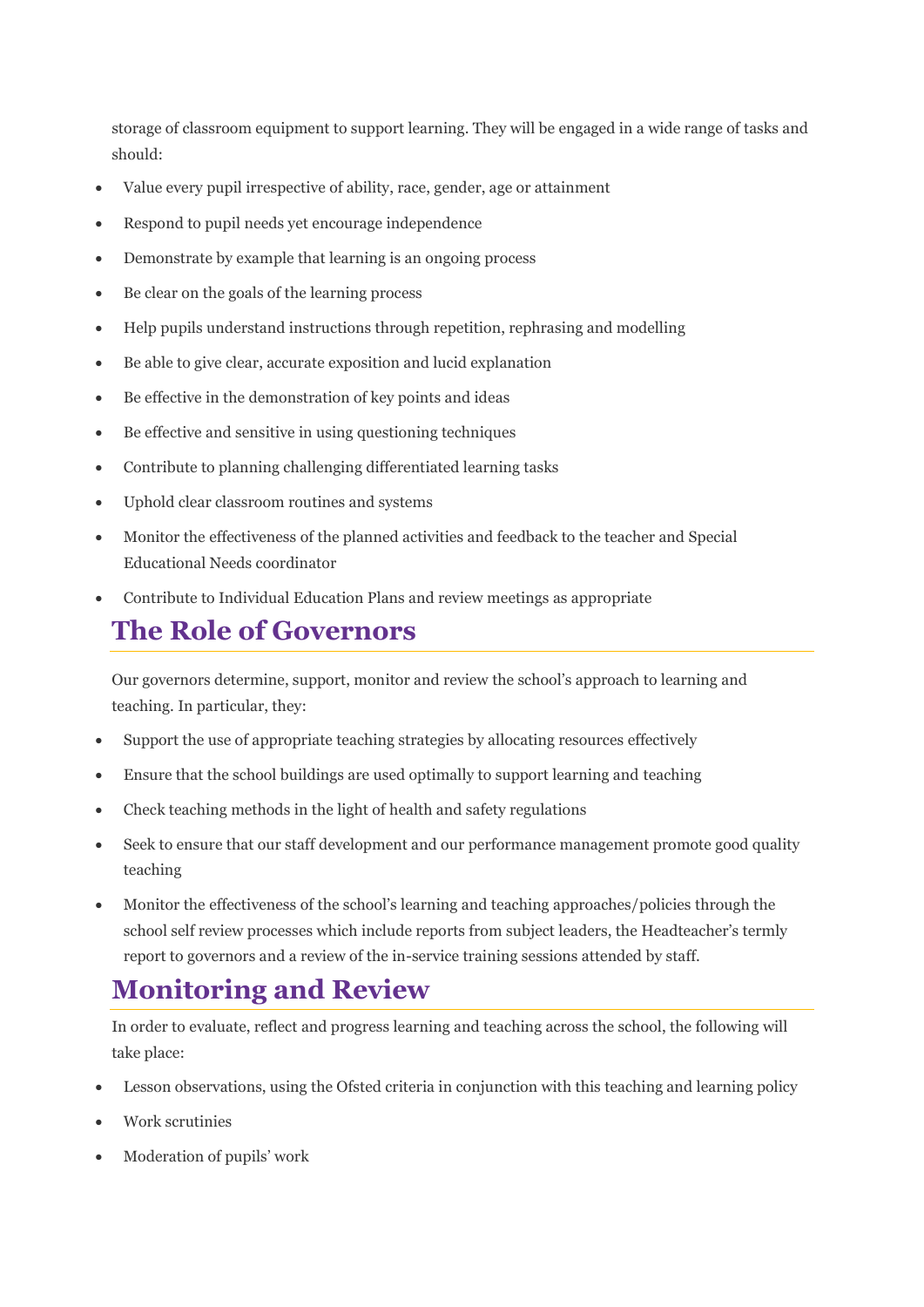- Levelling pupils work
- Data analysis
- Tracking of individual pupils
- Use of APP
- Use Optional SATs
- Monitoring teacher's planning and records

We are aware of the need to monitor the schools teaching and learning policy and to review it regularly so we can take account of new initiatives and research, changes in the curriculum, developments in technology or changes to the physical environment of the school. This policy therefore will be reviewed annually.

## **Appendix 1**

## **How to Help Teachers to Become Even Better The three ways to write Learning Intentions:**

- 1. Children will know that …………
- 2. Children will be able to
- 3. Children will develop their understanding of/that…………

## **Why it is important to write good Learning Intentions**

## 1. **They help to define appropriate activities**

*(Knowledge can be taught to children; skills have to be carried out by children; understanding develops over time as a result of different experiences).*

## 2. **They help to define time**

(Knowledge can be taught over a relatively short space of time; skills have to be practised and take most time; understanding develops over long periods of time).

## 3. **They help to define assessment**

(Knowledge can be pencil and paper tested, skills must be observed; understanding has to be judged). **The eight key lesson skills:**

- 1. Beginnings and endings
	- 2. Pace
- 3. Teaching Style
- 4. Limited focus
- 5. High expectations
- 6. Questioning